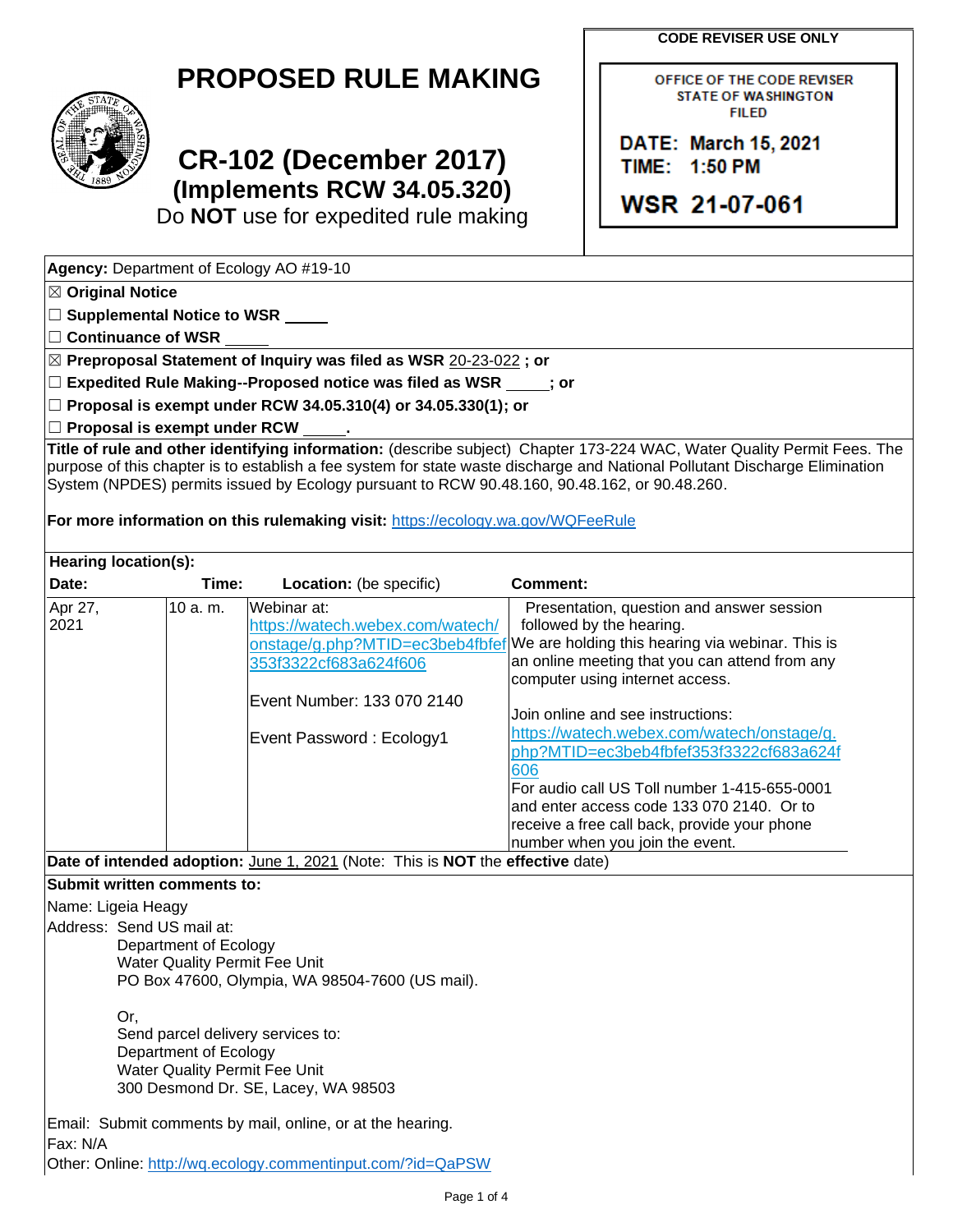By (date) May 4, 2021

## **Assistance for persons with disabilities:**

Contact Ecology ADA Coordinator Phone: 360-407-6831 Fax: N/A TTY: People with speech disability may call TTY at 877-833-6341. People with impaired hearing may call Washington Relay Service at 711. Email: ecyADAcoordinator@ecy.wa.gov Other: N/A By (date) April 22, 2021

**Purpose of the proposal and its anticipated effects, including any changes in existing rules:** Chapter 173-224 WAC implements RCW 90.48.465 that requires Ecology to establish, by rule, annual fees to recover the cost of administering the wastewater and stormwater permit programs. The rule amendment considers the economic impact on small discharges and public entities, and provide appropriate adjustments where applicable.

Below is a brief explanation of the specific sections in chapter 173-224 WAC that will be updated for this rulemaking:

173-224-030 Definitions. Update "RCRA" definition to reflect re-codified RCW chapter numbers.

173-224-040 Permit fee schedule. Adjusts fees to reflect rollover of most Fiscal Year (FY) 2021 fees to FY 2022 and FY

2023, addition of a new permit fee category for the Puget Sound Nutrient General Permit, additional

permit fee subcategories for Vessel Deconstruction, and several technical corrections.

173-224-050 Permit fee computation and payments. Aligning language with RCW 19.16.500.

173-224-080 Transfer of permit coverage. Clarification of responsibilities and liabilities language.

173-224-090 Permit fee reductions. Technical corrections.

**Reasons supporting proposal:** RCW 90.48.465 requires Ecology to establish, by rule, annual permit fees to recover the cost of administering the wastewater and stormwater permit programs. Ecology adopted Chapter 173-224 WAC – Water Quality Permit Fees in response to this law in 1999.

This proposed rule amendment allows Ecology to continue recovering expenses in operating and managing the permit programs. Given the unprecedented changes to our state and the economy during the pandemic, Ecology is proposing to maintain permit fees at their current rate for the next two years. Ecology is also proposing a new permit fee category for the Puget Sound Nutrient General Permit, changes to the structure of the Vessel Deconstruction permit fee category, and technical changes.

**Statutory authority for adoption:** Chapter 90.48 RCW Water Pollution Control; RCW 90.48-465 Water discharge fees— Report to the legislature.

**Statute being implemented:** RCW 90.48-465 Water discharge fees—Report to the legislature.

| Is rule necessary because of a:                                                                               |                          |                |  |  |  |
|---------------------------------------------------------------------------------------------------------------|--------------------------|----------------|--|--|--|
| Federal Law?                                                                                                  | Yes<br>П                 | $\boxtimes$ No |  |  |  |
| <b>Federal Court Decision?</b>                                                                                | Yes<br>П                 | $\boxtimes$ No |  |  |  |
| State Court Decision?                                                                                         | $\Box$ Yes               | $\boxtimes$ No |  |  |  |
| If yes, CITATION:                                                                                             |                          |                |  |  |  |
| Agency comments or recommendations, if any, as to statutory language, implementation, enforcement, and fiscal |                          |                |  |  |  |
| <b>Imatters: N/A</b>                                                                                          |                          |                |  |  |  |
|                                                                                                               |                          |                |  |  |  |
|                                                                                                               |                          |                |  |  |  |
|                                                                                                               |                          |                |  |  |  |
| Name of proponent: (person or organization) Department of Ecology                                             |                          | $\Box$ Private |  |  |  |
|                                                                                                               | $\Box$ Public            |                |  |  |  |
|                                                                                                               | $\boxtimes$ Governmental |                |  |  |  |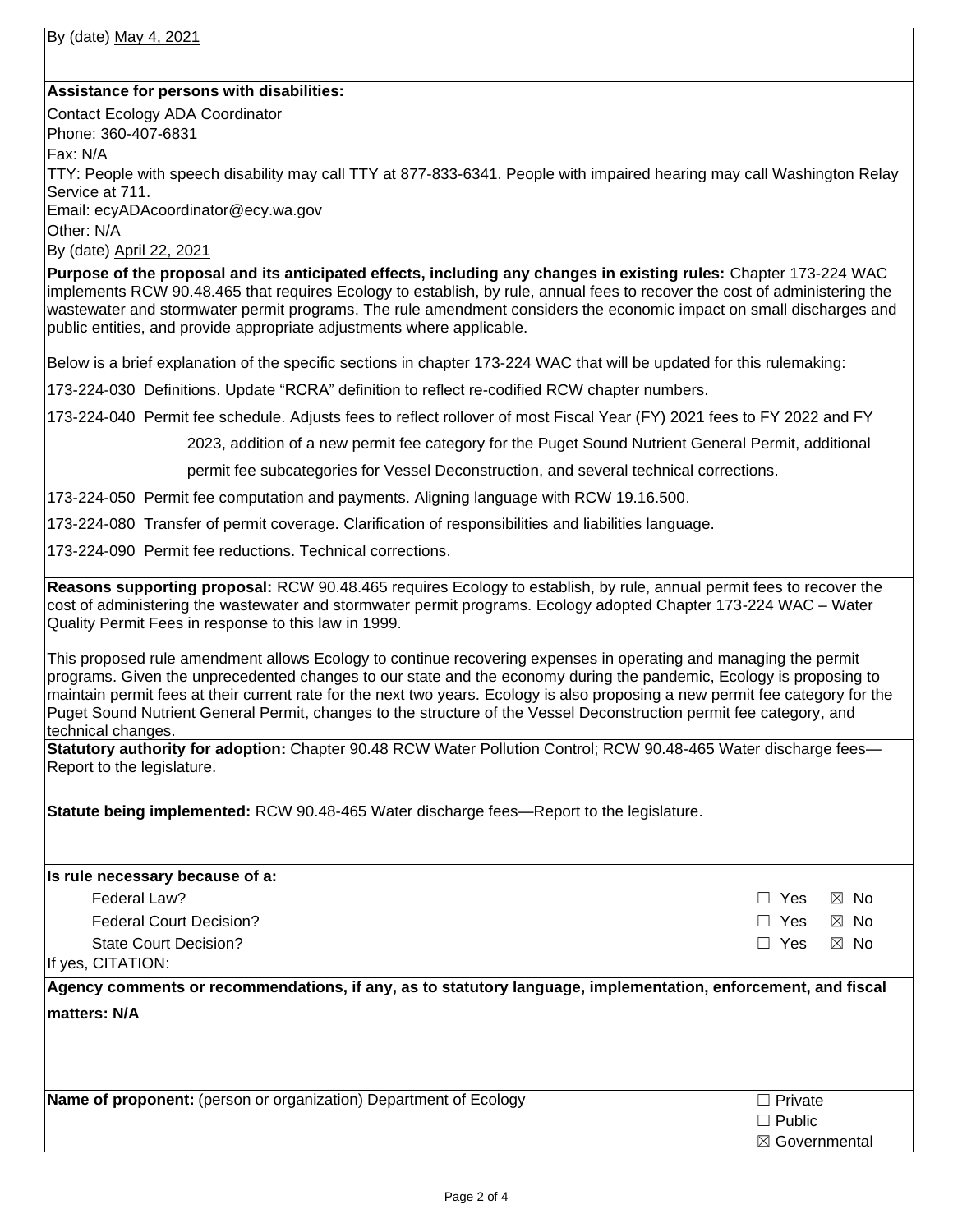| Name of agency personnel responsible for:                                                                                                                                                                                                           |                                                                                                                                                                                                   |                        |                                                   |                                                      |  |  |
|-----------------------------------------------------------------------------------------------------------------------------------------------------------------------------------------------------------------------------------------------------|---------------------------------------------------------------------------------------------------------------------------------------------------------------------------------------------------|------------------------|---------------------------------------------------|------------------------------------------------------|--|--|
|                                                                                                                                                                                                                                                     | Name                                                                                                                                                                                              | <b>Office Location</b> |                                                   | Phone                                                |  |  |
| Drafting:                                                                                                                                                                                                                                           | Ligeia Heagy                                                                                                                                                                                      |                        | 300 Desmond Dr SE, Lacey, WA 98503                | (360) 280-3697                                       |  |  |
| Implementation:                                                                                                                                                                                                                                     | Ligeia Heagy                                                                                                                                                                                      |                        | 300 Desmond Dr SE, Lacey, WA 98503                | $(360)$ 280-3697                                     |  |  |
| Enforcement:                                                                                                                                                                                                                                        | Ligeia Heagy                                                                                                                                                                                      |                        | 300 Desmond Dr SE, Lacey, WA 98503                | $(360)$ 280-3697                                     |  |  |
|                                                                                                                                                                                                                                                     | Is a school district fiscal impact statement required under RCW 28A.305.135?                                                                                                                      |                        |                                                   | $\Box$ Yes<br>$\boxtimes$ No                         |  |  |
| If yes, insert statement here:                                                                                                                                                                                                                      |                                                                                                                                                                                                   |                        |                                                   |                                                      |  |  |
|                                                                                                                                                                                                                                                     | The public may obtain a copy of the school district fiscal impact statement by contacting:                                                                                                        |                        |                                                   |                                                      |  |  |
| Name: N/A                                                                                                                                                                                                                                           |                                                                                                                                                                                                   |                        |                                                   |                                                      |  |  |
| Address: N/A                                                                                                                                                                                                                                        |                                                                                                                                                                                                   |                        |                                                   |                                                      |  |  |
| Phone: N/A                                                                                                                                                                                                                                          |                                                                                                                                                                                                   |                        |                                                   |                                                      |  |  |
| Fax: N/A                                                                                                                                                                                                                                            |                                                                                                                                                                                                   |                        |                                                   |                                                      |  |  |
| TTY: N/A                                                                                                                                                                                                                                            |                                                                                                                                                                                                   |                        |                                                   |                                                      |  |  |
| Email: N/A<br>Other: N/A                                                                                                                                                                                                                            |                                                                                                                                                                                                   |                        |                                                   |                                                      |  |  |
|                                                                                                                                                                                                                                                     | Is a cost-benefit analysis required under RCW 34.05.328?                                                                                                                                          |                        |                                                   |                                                      |  |  |
|                                                                                                                                                                                                                                                     | $\boxtimes$ Yes: A preliminary cost-benefit analysis may be obtained by contacting:                                                                                                               |                        |                                                   |                                                      |  |  |
|                                                                                                                                                                                                                                                     | Name: Ligeia Heagy                                                                                                                                                                                |                        |                                                   |                                                      |  |  |
|                                                                                                                                                                                                                                                     | Address: Department of Ecology, Water Quality Program, P O Box 47600, Olympia, WA 98504-7600                                                                                                      |                        |                                                   |                                                      |  |  |
|                                                                                                                                                                                                                                                     | Phone: (360) 280-3697                                                                                                                                                                             |                        |                                                   |                                                      |  |  |
| Fax: N/A                                                                                                                                                                                                                                            |                                                                                                                                                                                                   |                        |                                                   |                                                      |  |  |
|                                                                                                                                                                                                                                                     | TTY: People with speech disability may call TTY at 877-833-6341. People with impaired hearing may call                                                                                            |                        |                                                   |                                                      |  |  |
|                                                                                                                                                                                                                                                     | Washington Relay Service at 711.                                                                                                                                                                  |                        |                                                   |                                                      |  |  |
| Other:                                                                                                                                                                                                                                              | Email: wqfee_unit@ecy.wa.gov                                                                                                                                                                      |                        |                                                   |                                                      |  |  |
| $\Box$ No:                                                                                                                                                                                                                                          | Please explain:                                                                                                                                                                                   |                        |                                                   |                                                      |  |  |
|                                                                                                                                                                                                                                                     | Regulatory Fairness Act Cost Considerations for a Small Business Economic Impact Statement:                                                                                                       |                        |                                                   |                                                      |  |  |
|                                                                                                                                                                                                                                                     | This rule proposal, or portions of the proposal, may be exempt from requirements of the Regulatory Fairness Act (see<br>chapter 19.85 RCW). Please check the box for any applicable exemption(s): |                        |                                                   |                                                      |  |  |
|                                                                                                                                                                                                                                                     | This rule proposal, or portions of the proposal, is exempt under RCW 19.85.061 because this rule making is being                                                                                  |                        |                                                   |                                                      |  |  |
|                                                                                                                                                                                                                                                     | adopted solely to conform and/or comply with federal statute or regulations. Please cite the specific federal statute or                                                                          |                        |                                                   |                                                      |  |  |
|                                                                                                                                                                                                                                                     | regulation this rule is being adopted to conform or comply with, and describe the consequences to the state if the rule is not                                                                    |                        |                                                   |                                                      |  |  |
| adopted.<br>Citation and description:                                                                                                                                                                                                               |                                                                                                                                                                                                   |                        |                                                   |                                                      |  |  |
|                                                                                                                                                                                                                                                     | This rule proposal, or portions of the proposal, is exempt because the agency has completed the pilot rule process                                                                                |                        |                                                   |                                                      |  |  |
|                                                                                                                                                                                                                                                     | defined by RCW 34.05.313 before filing the notice of this proposed rule.                                                                                                                          |                        |                                                   |                                                      |  |  |
|                                                                                                                                                                                                                                                     | This rule proposal, or portions of the proposal, is exempt under the provisions of RCW 15.65.570(2) because it was                                                                                |                        |                                                   |                                                      |  |  |
| adopted by a referendum.                                                                                                                                                                                                                            | This rule proposal, or portions of the proposal, is exempt under RCW 19.85.025(3). Check all that apply:                                                                                          |                        |                                                   |                                                      |  |  |
|                                                                                                                                                                                                                                                     |                                                                                                                                                                                                   |                        |                                                   |                                                      |  |  |
| $\Box$                                                                                                                                                                                                                                              | RCW 34.05.310 (4)(b)                                                                                                                                                                              | □                      | RCW 34.05.310 (4)(e)                              |                                                      |  |  |
|                                                                                                                                                                                                                                                     | (Internal government operations)                                                                                                                                                                  |                        | (Dictated by statute)                             |                                                      |  |  |
| $\Box$                                                                                                                                                                                                                                              | RCW 34.05.310 (4)(c)                                                                                                                                                                              | □                      | RCW 34.05.310 (4)(f)                              |                                                      |  |  |
|                                                                                                                                                                                                                                                     | (Incorporation by reference)                                                                                                                                                                      |                        | (Set or adjust fees)                              |                                                      |  |  |
| $\Box$                                                                                                                                                                                                                                              | RCW 34.05.310 (4)(d)                                                                                                                                                                              | □                      | RCW 34.05.310 (4)(g)                              |                                                      |  |  |
|                                                                                                                                                                                                                                                     | (Correct or clarify language)                                                                                                                                                                     |                        | ((i) Relating to agency hearings; or (ii) process |                                                      |  |  |
|                                                                                                                                                                                                                                                     |                                                                                                                                                                                                   |                        | or permit)                                        | requirements for applying to an agency for a license |  |  |
| This rule proposal, or portions of the proposal, is exempt under RCW $19.85.030(1(a)(i)$ and RCW $19.85.025(4)$ .<br>⊠<br>Explanation of exemptions, if necessary: RCW 19.85.030(1)(a)(i) states "an agency shall prepare a small business economic |                                                                                                                                                                                                   |                        |                                                   |                                                      |  |  |
|                                                                                                                                                                                                                                                     | impact statement if the proposed rule will impose more than minor costs on businesses in an industry." The Preliminary                                                                            |                        |                                                   |                                                      |  |  |
|                                                                                                                                                                                                                                                     |                                                                                                                                                                                                   |                        |                                                   |                                                      |  |  |
| Regulatory Analysis developed for this rule proposal determined that it would result in a reduction in compliance costs, and<br>inherently imposes less than minor costs to small businesses.                                                       |                                                                                                                                                                                                   |                        |                                                   |                                                      |  |  |